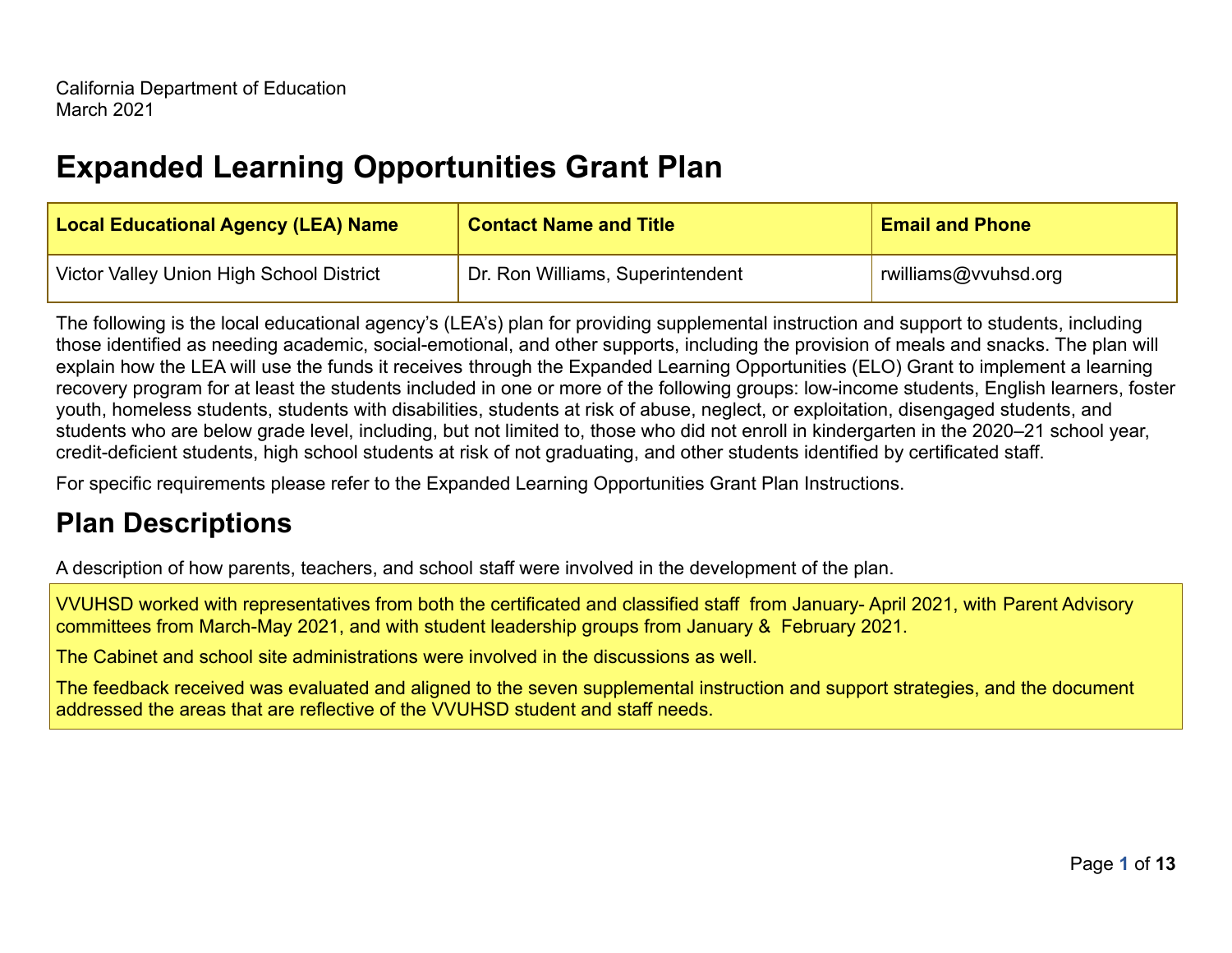A description of how students will be identified and the needs of students will be assessed.

VVUHSD assessed the academic needs of its students using diagnostic and formative assessments. The district conducts STAR Renaissance as the universal screening for math and ELA literacy with the intent to provide extensive support for students who are three or more grade levels below. We also identified students by their high school credits and provided intensive credit recovery options throughout the year and as the students struggled with passing classes, we continued to expand options. Using Panorama data for student social emotional support, we referred students to both inhouse and community service providers. We conducted a technology support survey to determine the needs of the families to ensure equitable access to materials and services. For students who had significant attendance issues attending distance learning, we will have to provide them with additional support. The district will continue to provide the universal screener, the formative assessments for ELA and Math and the climate and SEL survey through Panorama. We will also continue to receive feedback on student technology and use district hardware/software to determine if the students are accessing materials equitably. A survey was conducted for planning the summer school session this year in order to address SEL, academic and interpersonal enrichment interests for students, along with feedback for after school programs and transportation and meal needs. Surveys regarding returning for school reopening cohorts were also conducted.

The plan addresses the needs of Foster and Homeless Youth, Special Education and English Learner, in addition to middle and high school students struggling with grade level content, promotion and graduation.

A description of how parents and guardians of students will be informed of the opportunities for supplemental instruction and support.

VVUHSD used the universal screening data and the grad status data to identify students who would benefit from the additional supplemental instruction and sent a letter to each of these families informing them about the options offered both during the school year and during the upcoming summer session. These options include 24-7 tutoring, credit recovery, direct small group instruction and SEL support with the mental health clinicians hired by the district. Counselors also reviewed each high school student transcript and referred them for credit recovery courses offered during the year and during summer school. The grant also will fund a robust Saturday school option. All communication is completed in Spanish. Additionally, the district hosts weekly community meetings to provide updates for support being provided.

A description of the LEA's plan to provide supplemental instruction and support.

VVUHSD has provided supplemental instruction and support throughout the year in the form of daily teacher office hours, site-based tutoring, and district-based tutoring. In addition, starting in March, the district brought back small cohorts of students, such as Special Ed, English Learners, At-risk seniors and Foster and Homeless Youth. Each site also opened up Learning Pods allowing students to access the district WIFI and continue distance learning. In April, the district brought back seniors and soon followed up with any students who were interested to return. The reopening plan is scheduled as a two-day cohort return. All through this year, high school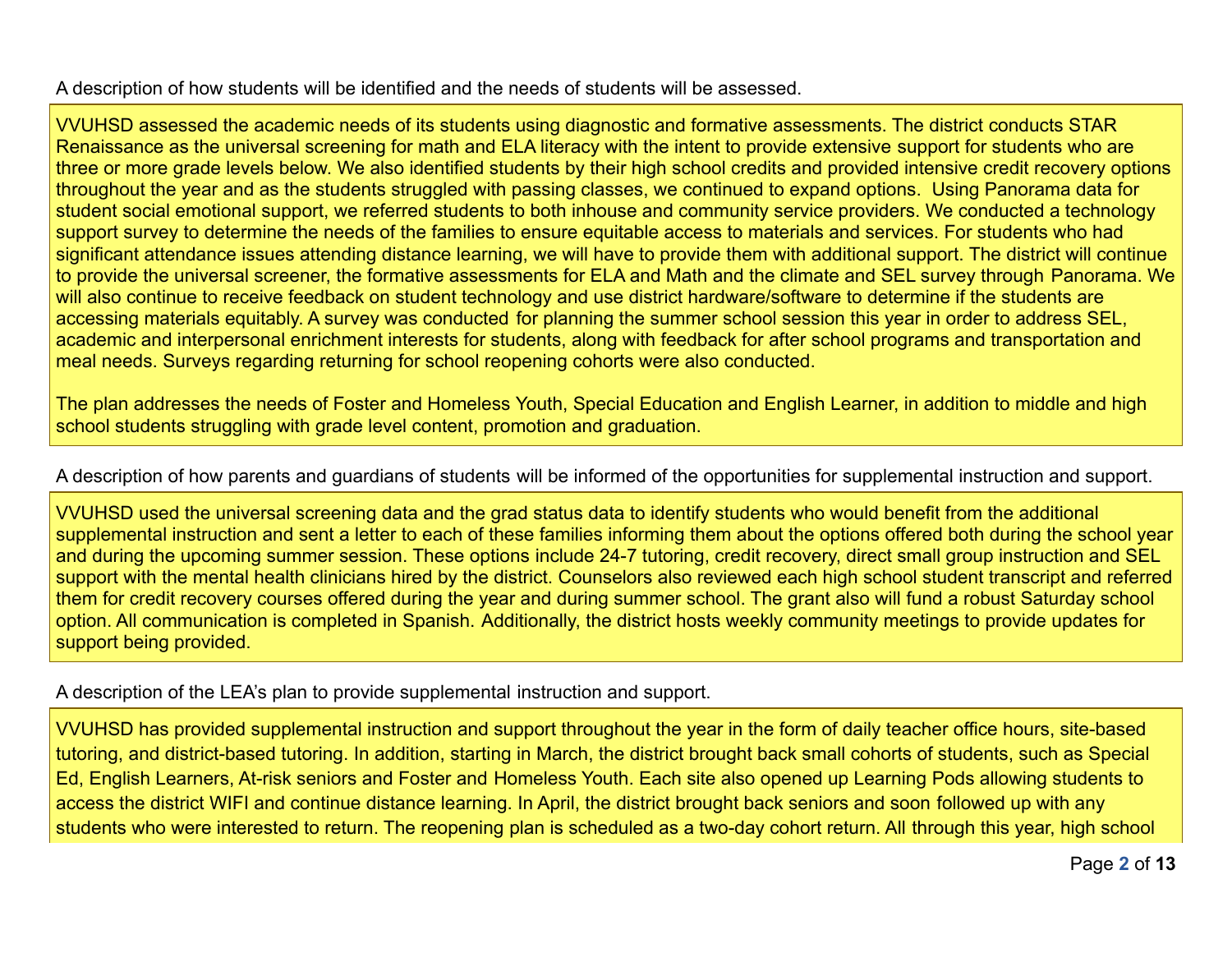students have accessed credit recovery options to target F grades to remain on the graduation track. For the summer school, the district will provide an expansive supplemental program to address both academic and social emotional needs. The program has been designed to support incoming 7<sup>th</sup> and 9<sup>th</sup> grade students new to the district. Below are the details for each strategy;

### *Strategy 1: Extending Instructional Learning Time - VVUHSD plan does not address this strategy.*

## *Strategy 2: Accelerating progress to close learning gaps through the implementation, expansion, or enhancement of learning supports:*

| ΙA           | Skills based Tutoring and small group learning supports provided by certificated staff including Foster and Homeless Youth, Special Education, and English<br>learners during before, after and Saturday school                                                                                                                                                                                                                                                                                                                                                                                                                                                                                                                                                                                                                                                                                                   |  |  |
|--------------|-------------------------------------------------------------------------------------------------------------------------------------------------------------------------------------------------------------------------------------------------------------------------------------------------------------------------------------------------------------------------------------------------------------------------------------------------------------------------------------------------------------------------------------------------------------------------------------------------------------------------------------------------------------------------------------------------------------------------------------------------------------------------------------------------------------------------------------------------------------------------------------------------------------------|--|--|
| ΙB           | Skills based Tutoring and small group learning supports provided by classified staff including Foster and Homeless Youth, Special Education, and English<br>Learners during before, after and Saturday school                                                                                                                                                                                                                                                                                                                                                                                                                                                                                                                                                                                                                                                                                                     |  |  |
| lc.          | Learning recovery programs and materials to accelerate student academic proficiency in English Language Arts and Math. This includes Acellus, FEV<br>tutors, APEX, and other online materials for targeted student subgroups. Providing additional support for English Learners during the day through the use of<br>manipulatives and supplement materials. This would include myELD Companion, Read180, System 44 and other reading intervention programs/curriculum<br>as appropriate. Provide enrichment materials for these accelerated courses that go beyond the scope of the current adopted materials. C) Expand the<br>summer academic connections program from incoming 9th graders to incoming 7th graders as well. The course is currently designed to provide pre-school<br>year support for incoming 9th grade students whose math readiness scores reveal they are working far below grade level. |  |  |
| ID.          | Learning recovery programs and materials to address Social Emotional needs through Panorama's SEL activities to onboard students to success and<br>thoughtful transition back to school, with a focus on wellness and sharpening student study skills. Provide practice of skills and standards through<br>relationship-centered activities and assignments. Provide time with Mental Health clinicians to train teachers and support staff on SEL related. Provide<br>practice of skills and standards through relationship-centered activities and assignments.                                                                                                                                                                                                                                                                                                                                                 |  |  |
| E            | <b>CTE teachers to provide summer school WBL</b> course to support non-paid CTE internships for students. The internships will allow students to catch-up on<br>missed hands-on skills as well as have an internship experience transcript. Students will work 8:00 to 3:00 five days/week for four weeks during June 2021.<br>Provide after school WBL opportunities as well.                                                                                                                                                                                                                                                                                                                                                                                                                                                                                                                                    |  |  |
| $\mathsf{F}$ | Teacher collaboration Time: Work with Support Integrated I Math 9 and Math Connections 7 courses are designed to provide conceptual first instruction to<br>students with gaps in mathematical understanding at the two entry level grade levels. Expand this program to offer the same support for 8th grade students.<br>b) In addition, accelerated math courses (in the form of honors courses) are designed to accelerate math learning. Students in the honors/accelerated track<br>complete three years of math in two years so that students enter high school a year ahead. Further support for newly created honors courses and pathways,<br>and expansion of our AVID programs and offerings districtwide, including training for teachers, administrators, support staff will provide additional support<br>and rigor for students. Highlight AVID strategies across all sites.                       |  |  |
|              | <b>Strategy 3: Integrated student supports to address other barriers to learning:</b>                                                                                                                                                                                                                                                                                                                                                                                                                                                                                                                                                                                                                                                                                                                                                                                                                             |  |  |

A Promote student overall mental health support training for parents on how to support their students' socioemotional needs by providing resources to all classified and certificated staff as well as to families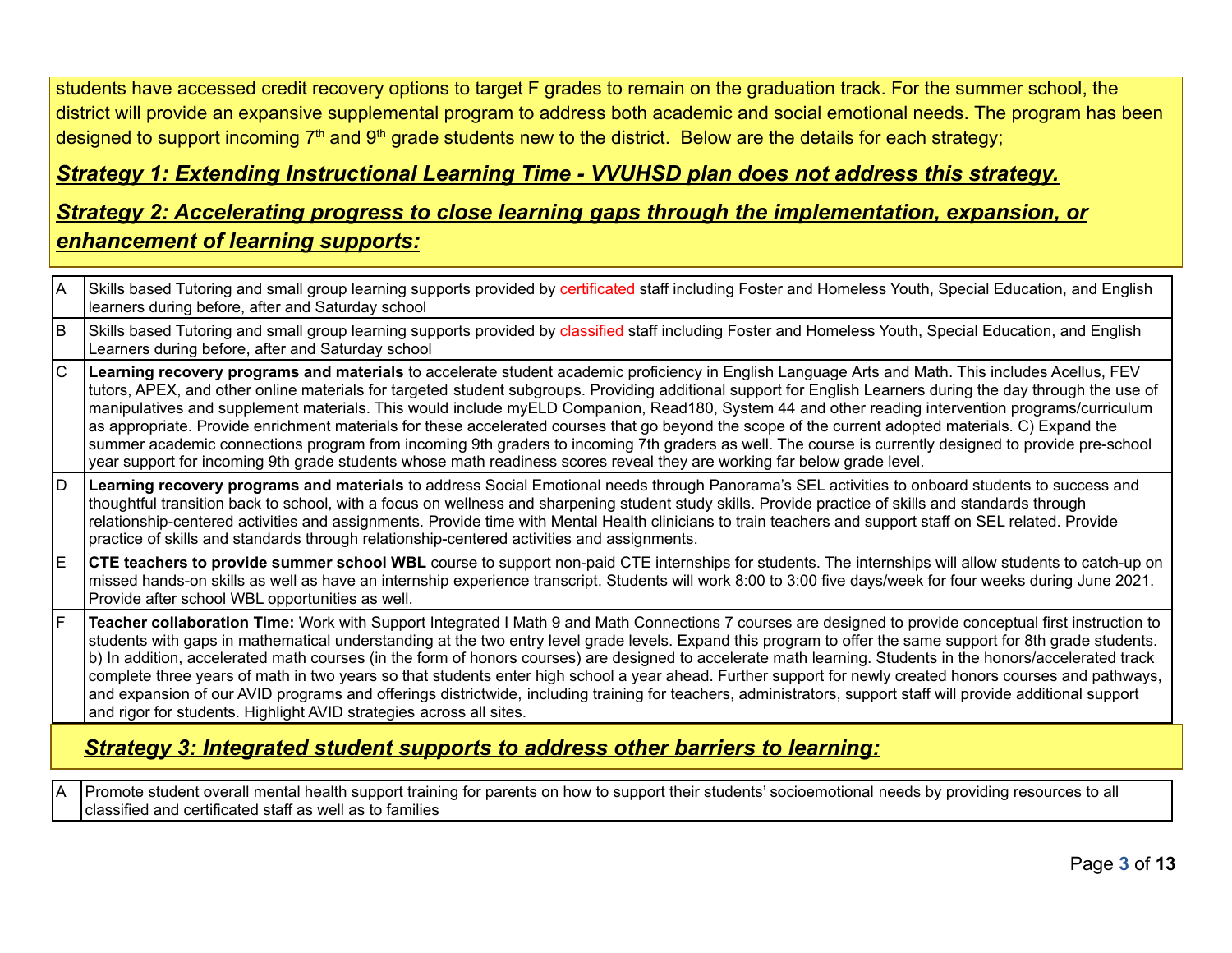| $\overline{B}$ | Contract with SELPA to address student's social Emotional needs that could sometimes be a barrier to students' academic success through counseling<br>services and mentoring utilizing SELPA Educationally Related Mental Health Service (ERMHS) Counselors and VVUHSD school psychologist program. Also<br>supporting parents through SELPA Special Education Advisory Committee meetings and through school sites and/or the district Family Engagement Center<br>especially focusing on families of students with exceptional needs. Staff trained with a Mental Health Toolbox through SELPA to support staff with working<br>with students and families in crisis.                                                                                                                                                                    |
|----------------|--------------------------------------------------------------------------------------------------------------------------------------------------------------------------------------------------------------------------------------------------------------------------------------------------------------------------------------------------------------------------------------------------------------------------------------------------------------------------------------------------------------------------------------------------------------------------------------------------------------------------------------------------------------------------------------------------------------------------------------------------------------------------------------------------------------------------------------------|
| lc             | Provide support to new and veteran Sped teachers through mentoring, professional development, and new teacher induction programs such as Beginning<br>Teacher Support and Assessment (BTSA). This will enable sped teachers to provide appropriate academic services to Students with Disabilities (SWD) who<br>have experienced learning loss during Covid. SELPA contract                                                                                                                                                                                                                                                                                                                                                                                                                                                                |
| ld             | Counselors and Career Techs will ensure that a progressive implementation plan is in place for fully implementing CaliforniaColleges.edu/CollegeNext. A<br>calendar and processes will be provided for all schools to start developing students' four-year plans, college applications, FAFSA, remaining graduation<br>requirements, etc. Counselors and or Career Techs will work 6 1/2 hours per day for the first 2 weeks in June 2021. A full-day training session for all<br>counselors and career techs will be held during one of the two professional development days in July. Use of the platform will allow students and parents to<br>plan college and career goals, see graduation progress, and accessibility to one site for all resources and college applications. Information will also provide<br>needed district data. |
| lE.            | Provide additional time for career techs to provide guidance and direction on implementing college and career transitioning programs during after school<br>family planned sessions                                                                                                                                                                                                                                                                                                                                                                                                                                                                                                                                                                                                                                                        |
| F              | A focus on wellness (physical safety, healthy coping strategies, building community, etc.) If clinicians are not hired in time, enter into MOUs with local mental<br>health agencies and/or clinicians to be on campus service providers during the duration of the extended option. Train staff and incorporate Mindfulness<br>practices in the extended program for students                                                                                                                                                                                                                                                                                                                                                                                                                                                             |
| $\overline{G}$ | Contract for Capturing Kids Hearts for district wide training.                                                                                                                                                                                                                                                                                                                                                                                                                                                                                                                                                                                                                                                                                                                                                                             |
| H              | <b>Certificated:</b> Schedule several Search Institute Developmental Relationships training for all staff, but required for staff working summer or extended<br>opportunities. Work with Capturing Kids Heart to expand SEL embedded teacher practices                                                                                                                                                                                                                                                                                                                                                                                                                                                                                                                                                                                     |
| $\mathbf{I}$   | Classified: IASSchedule several Search Institute Developmental Relationships training for all staff, but required for staff working summer or extended<br>opportunities. Work with Capturing Kids Heart to expand SEL embedded teacher practices                                                                                                                                                                                                                                                                                                                                                                                                                                                                                                                                                                                           |
| IJ             | Classified: Bus drivers, lunch ladies, bilingual aidesSchedule several Search Institute Developmental Relationships training for all staff, but required for<br>staff working summer or extended opportunities. Work with Capturing Kids Heart to expand SEL embedded teacher practices                                                                                                                                                                                                                                                                                                                                                                                                                                                                                                                                                    |
| ĸ              | Include additional training for student leadership in anti-bullying, buddy support, peer support etc. Students who are falling behind each have a "buddy" who<br>can counsel them. All sites will                                                                                                                                                                                                                                                                                                                                                                                                                                                                                                                                                                                                                                          |
| L              | Bring community wellness services and fitness services to school campuses to help develop mindfulness and stress relieving strategies to improve overall<br>well-being. (Yoga, Pilates, TaiChi, Zumba, etc) for students and staff to access beyond the school day                                                                                                                                                                                                                                                                                                                                                                                                                                                                                                                                                                         |
| M              | Offer parent and student - family nutrition classes after school or Saturdays on how to create healthy meal choices and make healthy meals that promote<br>mental and physical health.                                                                                                                                                                                                                                                                                                                                                                                                                                                                                                                                                                                                                                                     |
| N              | Increase the use of Assistive Technology and equipment for Sped students such as mobile devices, programs.                                                                                                                                                                                                                                                                                                                                                                                                                                                                                                                                                                                                                                                                                                                                 |
| lo             | Design a wellness room to provide an environment that supports student social emotional well-being during the school day. This is a designated quiet area<br>that has resources for mindfulness, de-escalation, anxiety reduction, and recuperation.                                                                                                                                                                                                                                                                                                                                                                                                                                                                                                                                                                                       |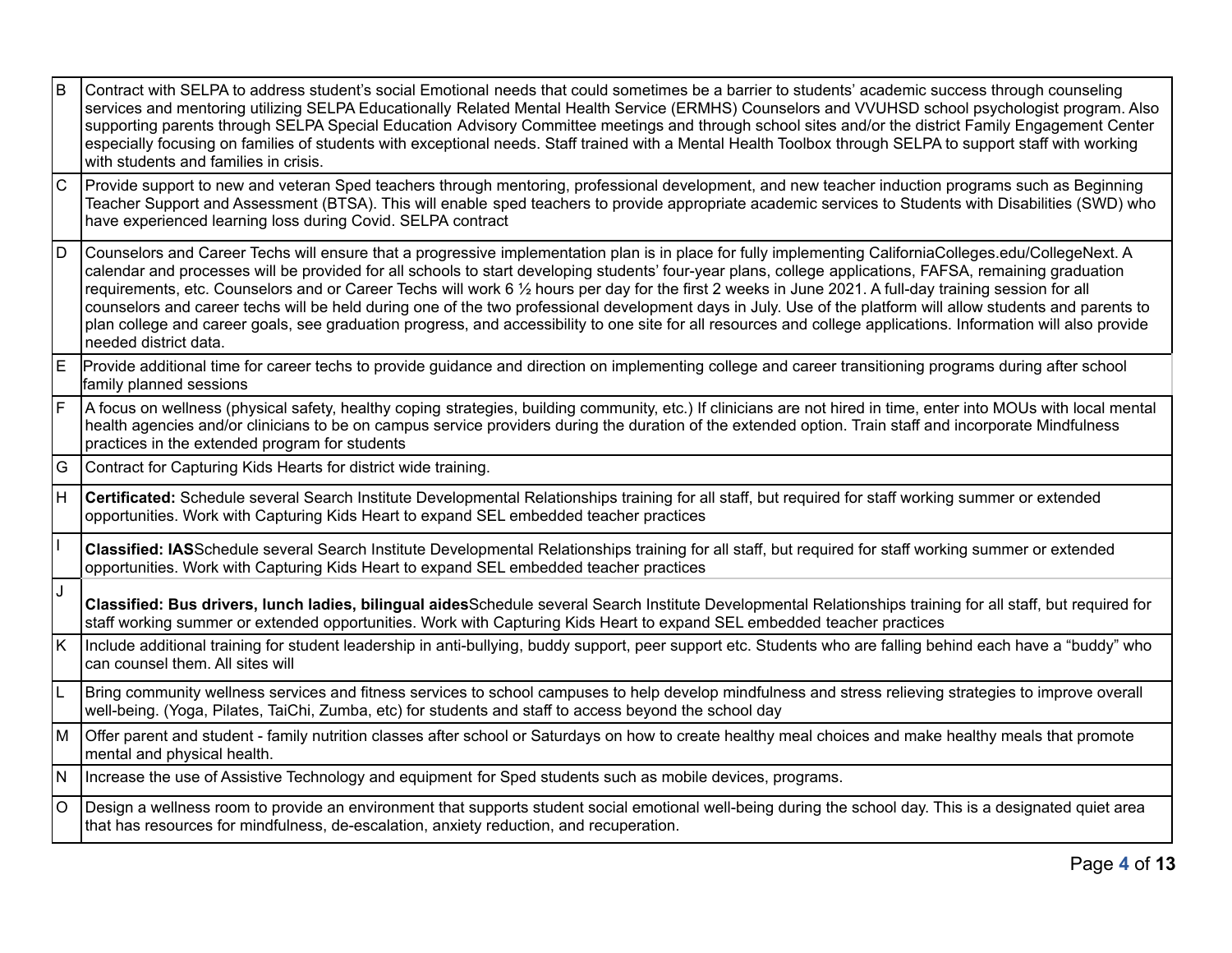$\mathsf{P}$  Provide additional buses to provide expanded access to before and after school programs.

 $Q$  Provide IAs in buses to support Special Ed students as they come to before and after school support (10  $@$  50,000 includes benefits)

## *Strategy 4: Community learning hubs that provide students with access to technology, high-speed internet, and other academic supports:*

- A Replacement technologies such as keyboards, screens, carts, power adapters as well as purchase additional to Chromebooks to replace those that were lost or broken.
- $|B|$  Provide 2-year warranty for student chrome books

C Provide overtime for technology support at each site. Provide open computer lab time before and after school, staffed by a teacher who can provide homework help while students are in the lab and with donated device distribution and updates.

D Also pay hourly pay for summer to train families and distribute the donated devices. Use FELs and IAs and BAs

E VVUHSD will create partnerships with community libraries and homeless shelters, etc. to continue to support students after school access to the internet or library resources/homework help etc. Use substitutes to monitor the after-school library hours.

### *Strategy 5: Supports for credit deficient students to complete graduation or grade promotion requirements and to increase or improve students' college eligibility:*

- A **Certificated Staff:** All struggling students will be provided an opportunity to attend summer school remediation courses as well as courses to ensure they are afforded an additional time to practice target language, including Summer school, credit recovery courses that support RSP and SDC students, in addition to ESY. Summer school will also include enrichment and bootcamps with a high interest design that are interactive including CTE and the arts.
- B **Classified Staff:** Hire IAs and Bilingual Aides to support during summer school
- C **Certificated:** Provide zero period in-seat intervention for ELA and MATH for At-Risk courses- who are not successful with the APEX/Acellus options. Students can leave as soon as they remediate the credit. No impact on students' daily schedule. Teachers will use the standards-based summer school curriculum for credit recovery (Dough Reeves guides proficiency grading). These courses will be available to special education SDC/RSP program, EL for core, as well as targeted general education.
- D **Classified Staff:** Hire IAs and Bilingual Aides to support during zero or after school intervention 1 extra hour per day.

E **Certificated:** add teachers for after school credit recovery. APEX and ACELLUS. and Saturday interventions

F Essential standards remediation (during day or after school) so grades are factored into gradebook=Train para professionals who support push-in model

### *Strategy 6: Additional academic services for students:*

A Creating grade level writing courses as part of ELA 7-12 option so that we can teach the standards through writing. Provide time for the writing and follow up training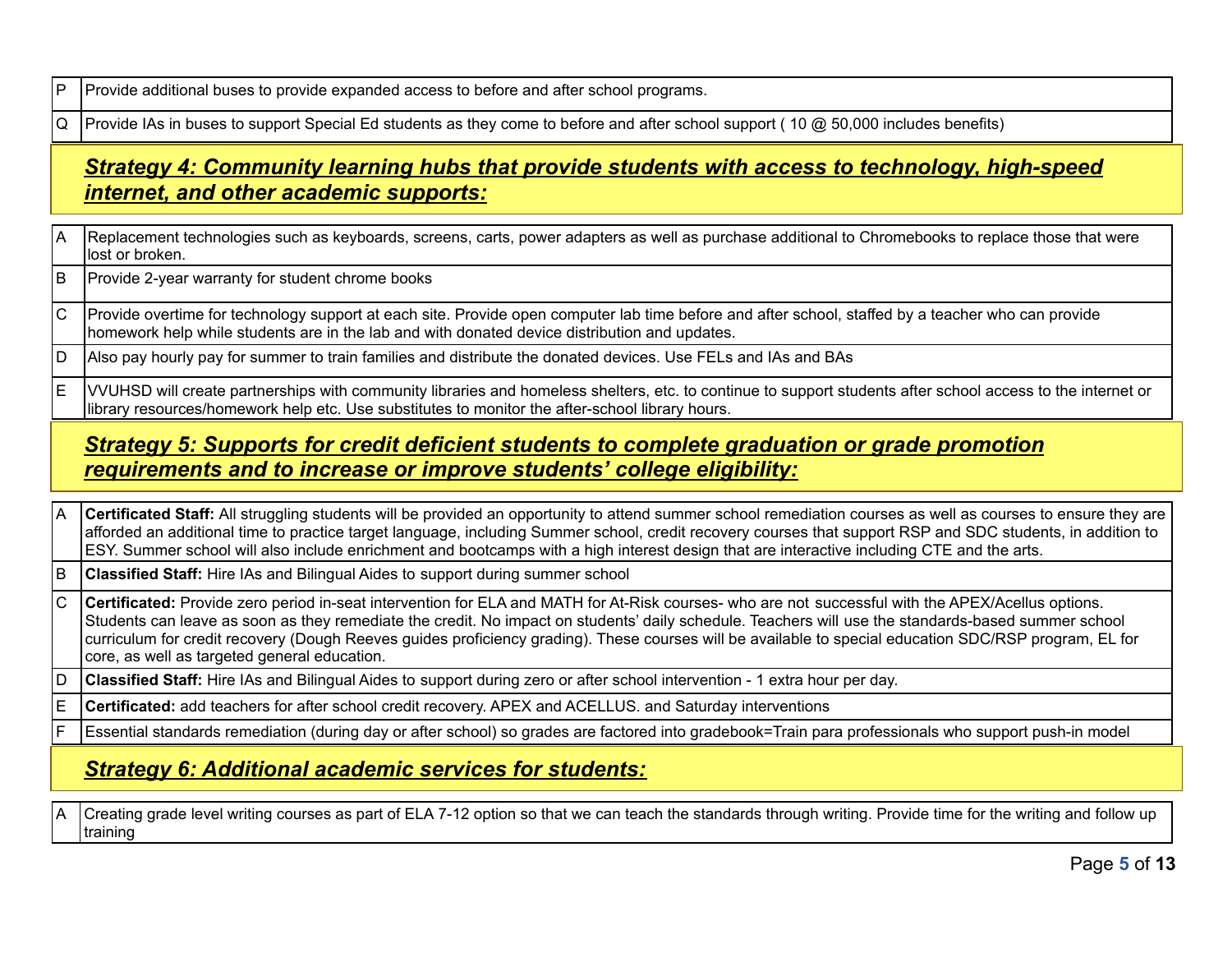- B Provide extended and increased learning opportunities for students after school through the use of targeted support through FEV Tutor or similar online support programs. This program will allow teachers to extend student learning beyond the regular school day and work with the tutors to provide enrichment and intervention lessons that help close the gaps in their academic learning.
- $|C|$  In CTE a platform will be implemented that creates forms and follow up with teachers for collecting student data, e.g. articulated credits, student certifications, VVC registration and matriculation, student follow up surveys, etc.
- $\vert D \vert$  Provide time for science teachers to work to plan and create common assessments.
- E Mentor program for teachers who are on PIPs and STIPs and are not yet eligible to participate in the induction program.
- $F$  Saturday academies for credit recovery (possibly 4-week periods).
- G Bus driver overtime for transportation to before, after and Saturday school academic and social emotional support

## *Strategy 7: Training for school staff on strategies to engage students and families in addressing students' social-emotional health and academic needs***:**

| ΙA  | Certificated Staff: Provide two days of professional development prior to start of school year, as well as ongoing professional learning throughout the year in<br>the following areas: students struggling with socio-emotional and health needs such as trauma informed learning, resiliency, etc., as well as specific<br>strategies to support their academic needs, adverse or difficult conversations and interactions and how to de-escalate situations. where to find and how to<br>use data to identify areas of strength and growth and identify best practices, support for CTE teachers, data on math, English language arts, science, special<br>needs, and graduation rates directly impact both federal and state funding, relationship building/highly engaging using Hattie's Highly Effective Instructional<br>Strategies, training on the panorama survey and playbook to identify strategies to address concerns from the surveys, and training on how to make positive<br>relationships/conversations (positive or difficult) with parents so that they can become partners in their children's education. |
|-----|---------------------------------------------------------------------------------------------------------------------------------------------------------------------------------------------------------------------------------------------------------------------------------------------------------------------------------------------------------------------------------------------------------------------------------------------------------------------------------------------------------------------------------------------------------------------------------------------------------------------------------------------------------------------------------------------------------------------------------------------------------------------------------------------------------------------------------------------------------------------------------------------------------------------------------------------------------------------------------------------------------------------------------------------------------------------------------------------------------------------------------|
| lв  | Classified Staff: Provide professional development for classified staff, bilingual and Family Engagement Liaisons in the following areas: students struggling<br>with socio-emotional and health needs as well as specific strategies to support their academic needs, adverse or difficult conversations and interactions and<br>how to de-escalate, and training on how to make positive relationships/conversations (positive or difficult) with parents so that they can become partners in<br>their children's education.                                                                                                                                                                                                                                                                                                                                                                                                                                                                                                                                                                                                  |
| IС  | Certificated staff Collaboration: Time should be to enable teachers to learn together and collaborate. This is the time for large groups of teachers working<br>across the district. Compensate TOTS for various programs. 11 Provide time for teachers from multiple sites to meet, look at assessment data, and use that<br>data to plan remediation strategies in all subject areas                                                                                                                                                                                                                                                                                                                                                                                                                                                                                                                                                                                                                                                                                                                                          |
| ١D  | Counselor professional Development: provide additional time beyond the day for counselor training on the location and use of data. Training on the<br>panorama survey and playbook to identify strategies to address concerns from the surveys.                                                                                                                                                                                                                                                                                                                                                                                                                                                                                                                                                                                                                                                                                                                                                                                                                                                                                 |
|     | Mental Health Clinicians will provide social-emotional support hours across the district, multiple days a week. Working as a team, they will develop a survey<br>where families can refer their students or the school staff can refer their students. Additionally, we will also make it very accessible through emails and flyers<br>that students can self-refer for an appointment. Additional hours for after and before school group support.                                                                                                                                                                                                                                                                                                                                                                                                                                                                                                                                                                                                                                                                             |
| lF  | Identify mentors like Link Crew and other groups to create a summer camp for students who are entering middle school and high school next year.                                                                                                                                                                                                                                                                                                                                                                                                                                                                                                                                                                                                                                                                                                                                                                                                                                                                                                                                                                                 |
| l G | Contract with 8 social workers in addressing behavior, attendance, and other issues as after school parent education.                                                                                                                                                                                                                                                                                                                                                                                                                                                                                                                                                                                                                                                                                                                                                                                                                                                                                                                                                                                                           |
| lН  | AVID Strategy training to implement in all classes (emphasis writing, organizational skills)- for all at-risk students.                                                                                                                                                                                                                                                                                                                                                                                                                                                                                                                                                                                                                                                                                                                                                                                                                                                                                                                                                                                                         |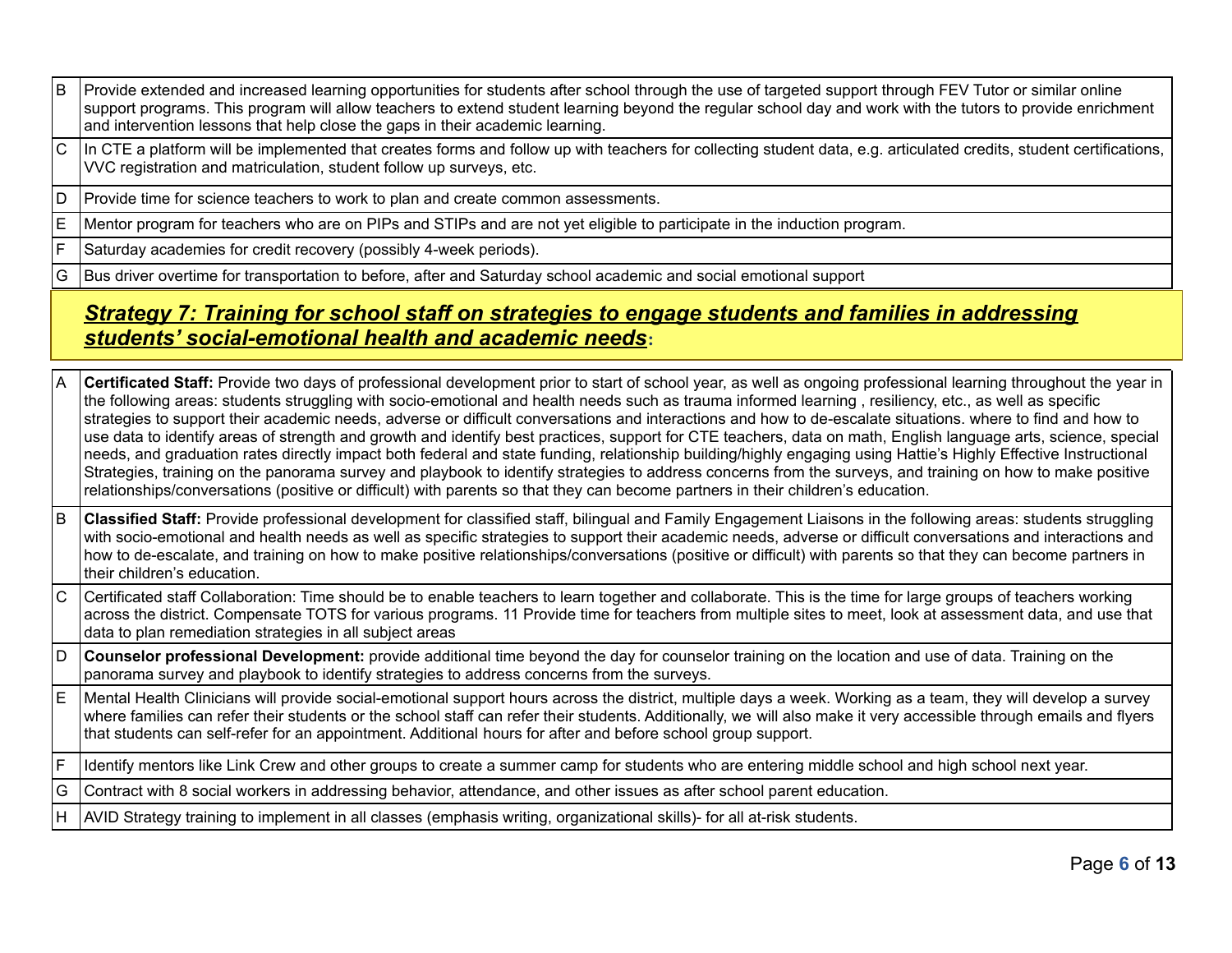|    | Training will also include basic CPR and CPI for teachers who are required to have this training annually for compliance purposes IAs to be conducted on<br>two-Saturdays.                                                                                                                                                                                                                                                                                                                                                                                                                                                                                                                                                                                                                                                                                                                                                                                                                                                                                                                    |
|----|-----------------------------------------------------------------------------------------------------------------------------------------------------------------------------------------------------------------------------------------------------------------------------------------------------------------------------------------------------------------------------------------------------------------------------------------------------------------------------------------------------------------------------------------------------------------------------------------------------------------------------------------------------------------------------------------------------------------------------------------------------------------------------------------------------------------------------------------------------------------------------------------------------------------------------------------------------------------------------------------------------------------------------------------------------------------------------------------------|
|    | Professional Development for certificated staff to support grade level teachers with classroom management support, de-escalation, behavior<br>interventions, building developmental relationships, skill acquisition, and content mastery, etc. Also provide training in accelerated learning strategies and<br>effectively addressing learning gaps and engaging learning opportunities for all students. Extending learning time for Sped students, provide support through<br>tutoring, offer learning academy during summer break and Training for school staff on strategies, including trauma-informed practices, to engage students<br>and families in addressing students' social-emotional health needs and academic needs. Map out pacing guides into credit sections so that students may<br>receive credits for completed work without repeating material. Focusing on student learning objectives to assist with credit recovery. (Department chairs and<br>Coordinators may work on these guides and create assessments per section to provide credits). For all subject areas. |
| K. | <b>Professional Development, for instructional assistants, bilingual aides.</b> Train paraprofessionals to support grade level teachers with classroom<br>management support, de-escalation, behavior interventions, building developmental relationships, skill acquisition, and content mastery, etc. Also provide<br>training in accelerated learning strategies and effectively addressing learning gaps, and engaging learning opportunities for all students. Extending learning<br>time for Sped students, provide support through tutoring, offer learning academy during summer break and Training for school staff on strategies, including<br>trauma-informed practices, to engage students and families in addressing students' social-emotional health needs and academic needs.                                                                                                                                                                                                                                                                                                 |
|    | Professional Development opportunities for classified support staff (excluding paraprofessionals and BIs) who impact student social emotional<br>wellness- bus drivers, cafeteria staff, custodians, security officers, office staff, FELs, Career center Techs etc. provided on how to meet their socio-emotional<br>and academic needs. Provide trauma informed training for staff and students have been exposed to extended periods of isolation, unknown traumas,<br>dysregulation, and severe academic struggles.                                                                                                                                                                                                                                                                                                                                                                                                                                                                                                                                                                       |

# **Expenditure Plan**

The following table provides the LEA's expenditure plan for how it will use ELO Grant funds to support the supplemental instruction and support strategies being implemented by the LEA.

| <b>Supplemental Instruction and Support Strategies</b>                                                                                                       | <b>Planned Expenditures</b> | <b>Actual Expenditures</b>                               |
|--------------------------------------------------------------------------------------------------------------------------------------------------------------|-----------------------------|----------------------------------------------------------|
| Extending instructional learning time                                                                                                                        | \$0.00]                     | [Actual expenditures will be<br>provided when available] |
| Accelerating progress to close learning gaps through the implementation,<br>expansion, or enhancement of learning supports                                   | \$\$739,020.00              |                                                          |
| Integrated student supports to address other barriers to learning                                                                                            | \$3,195,000.00              | [Actual expenditures will be<br>provided when available] |
| Community learning hubs that provide students with access to technology,<br>high-speed internet, and other academic supports                                 | \$860,000                   | [Actual expenditures will be<br>provided when available] |
| Supports for credit deficient students to complete graduation or grade<br>promotion requirements and to increase or improve students' college<br>eligibility | \$1,570,996.00              | [Actual expenditures will be<br>provided when available] |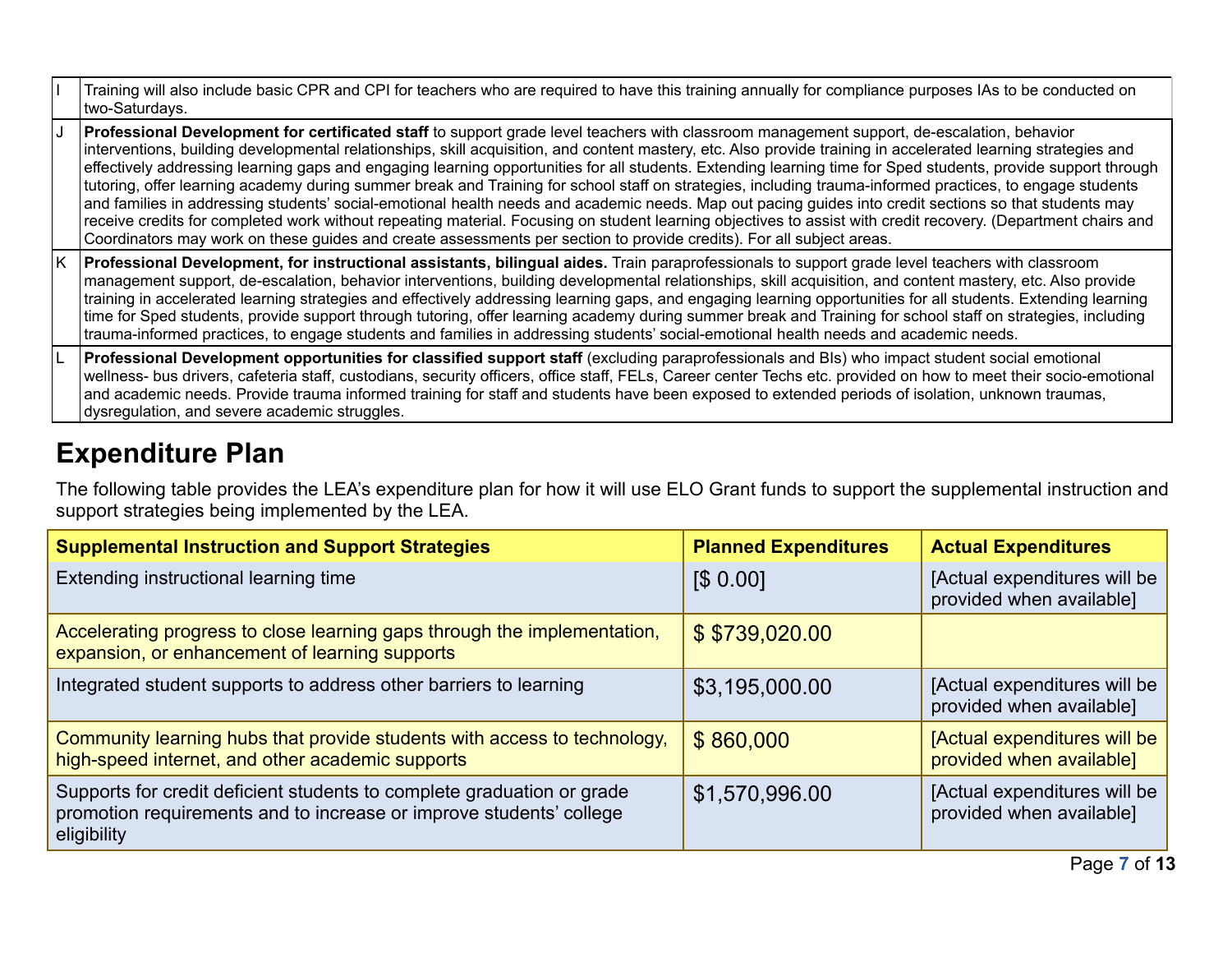| Additional academic services for students                                                                                                     | \$1,322,546.00 | [Actual expenditures will be<br>provided when available] |
|-----------------------------------------------------------------------------------------------------------------------------------------------|----------------|----------------------------------------------------------|
| Training for school staff on strategies to engage students and families in<br>addressing students' social-emotional health and academic needs | \$1,042,127.00 | [Actual expenditures will be<br>provided when available] |
| <b>Total Funds to implement the Strategies</b>                                                                                                | \$8,729,689    | [Actual expenditures will be<br>provided when available] |

A description of how ELO Grant funds are being coordinated with other federal Elementary and Secondary School Emergency Relief Funds received by the LEA.

ELO funds are coordinated with the ESSER II funds to implement the actions identified in the Learning Continuity Plan(LCP). The LCP was developed to address the needs of both students and families and the school district to support distance learning opportunities for all students. Under this plan, all students were provided their own devices, and upon request from families, WIFI was also provided. The district had identified 11 locations within the community where a bus and a WIFI hotspot were placed so that students and parents could use these as access points. We also distributed over 6500 devices and 200 hotspots.

We received specific requests from students and families which were added to the LCP plan.

In the LCP plan the district addressed the needs of distance learning and provided supplemental materials to support teaching and learning. Online licenses were purchased to support all core and elective courses with special supports for EL and Special Ed programs.

Extensive teacher training and support was provided through a Trainer of Trainer model, where teachers were working with their peers, providing training and after school direct support to assist with the programs and platforms such as Google classroom, CANVAS and Acellus.

All teachers and support staff were provided access to online (A-G) approved materials in addition to digital licenses for Board approved curriculum as available. All teachers have received extensive training in Google classrooms and CANVAS. Parents and para educators have been trained so that they can be responsive to the needs as well. Ongoing teacher training is provided after school so the instruction is supported. Special Education and Bilingual paraprofessionals were also provided similar training so that they could assist with online classroom support. In order to meet the personal emotional needs of students and staff, the district has continued to share resources regarding professional services, coping strategies and support for family and staff on warning signs. With instruction transitioning to 100% distance learning, there were more wellness alerts in response to comments, assignments, and/or discussions students were having in the online forum. There have been varied responses to wellness alerts, including, but not limited to: family/student contact, referral to resources, CPS reports, contacting the county to locate new foster homes for follow-up, welfare checks, conversations with staff regarding assignments, etc. Resources are updated and pushed out as information is received. All community presentations have been translated in Spanish and posted on the website.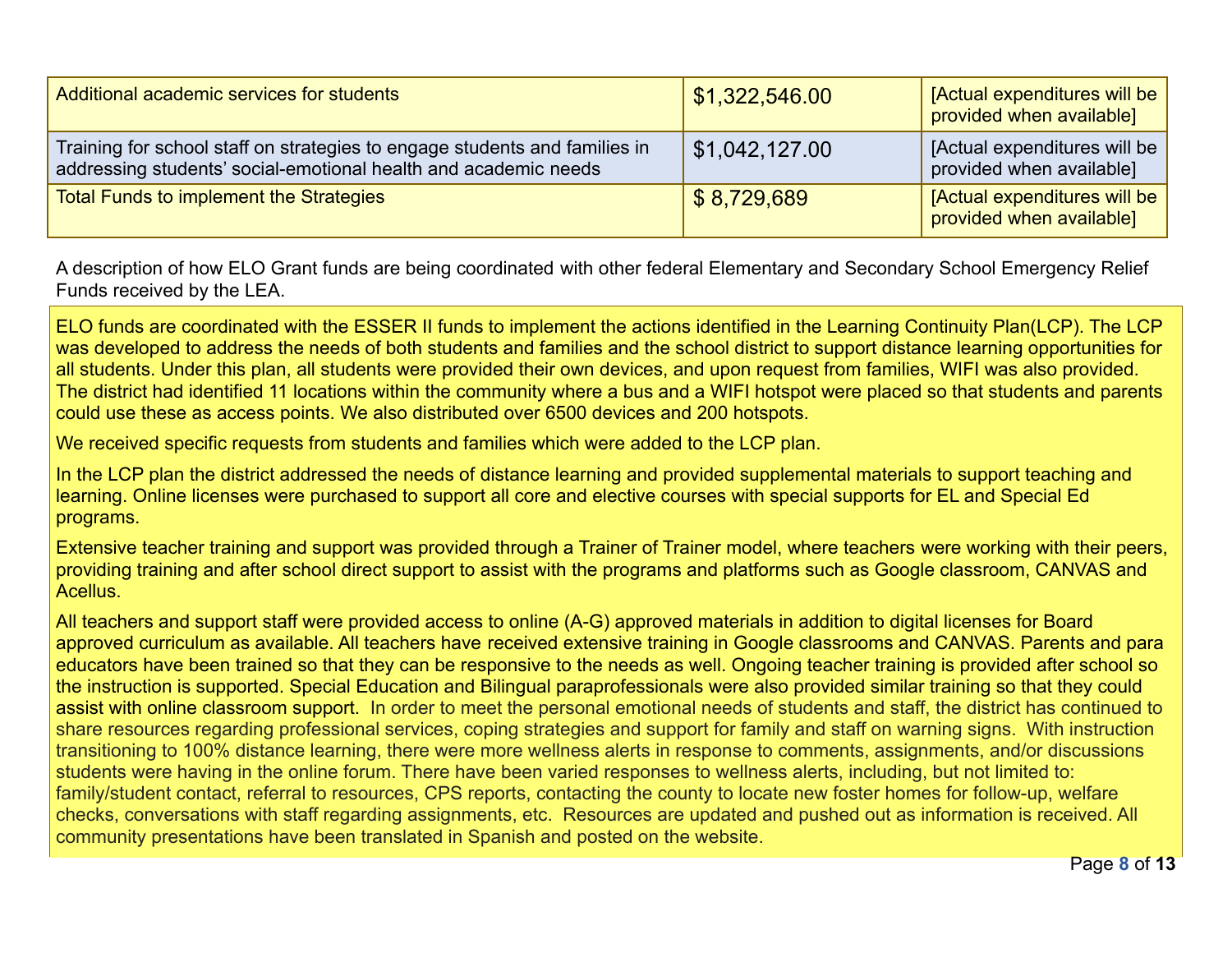In the ELO plan, we have strategically aligned the actions to continue the work in the LCON plan. However, we have scaled out support to address a robust and expanded summer school program, included credit recovery and intervention support before, after and on Saturdays, and social-emotional training for every staff who works/interacts with students, including bus drivers, nutritional workers, classroom paraprofessionals, teachers and administrators.

The plan includes actions that address certificated and classified professional development in multiple areas, including academic and social emotional curriculum. Training for staff includes social-emotional support to engage families and students in addressing student health and wellbeing. We have also extended the hours for the school library to provide students with a location for after school homework. Parent education and workshops have been identified to support and build capacity for improved and increased parent interaction with the school

We have addressed and integrated student support to address the barriers to learning with provisions for contracted social service worker hours, expanded hours for district mental health service providers, counselors and Family Liaisons.

Time has been identified for teachers to work on assessments and proficiency grading to support student learning, along with training for paraprofessionals to support in the classroom. Professional development in Best First Instruction, MTSS and PBIS is interwoven with strategies in AVID and other supports.

## **Expanded Learning Opportunities Grant Plan Instructions: Introduction**

The Expanded Learning Opportunities Grant Plan must be completed by school districts, county offices of education, or charter schools, collectively referred to as Local Educational Agencies (LEAs), that receive Expanded Learning Opportunities (ELO) Grant funds under California *Education Code* (*EC*) Section 43521(b). The plan must be adopted by the local governing board or body of the LEA at a public meeting on or before June 1, 2021, and must be submitted to the county office of education, the California Department of Education, or the chartering authority within five days of adoption, as applicable. The plan must be updated to include the actual expenditures by December 1, 2022.

*For technical assistance related to the completion of the Expanded Learning Opportunities Grant Plan, please contact [ELOGrants@cde.ca.gov](mailto:ELOGrants@cde.ca.gov).*

## **Instructions: Plan Requirements**

An LEA receiving ELO Grant funds under *EC* Section 43521(b) is required to implement a learning recovery program that, at a minimum, provides supplemental instruction, support for social and emotional well-being, and, to the maximum extent permissible under the guidelines of the United States Department of Agriculture, meals and snacks to, at a minimum, students who are included in one or more of the following groups:

- low-income,
- English learners,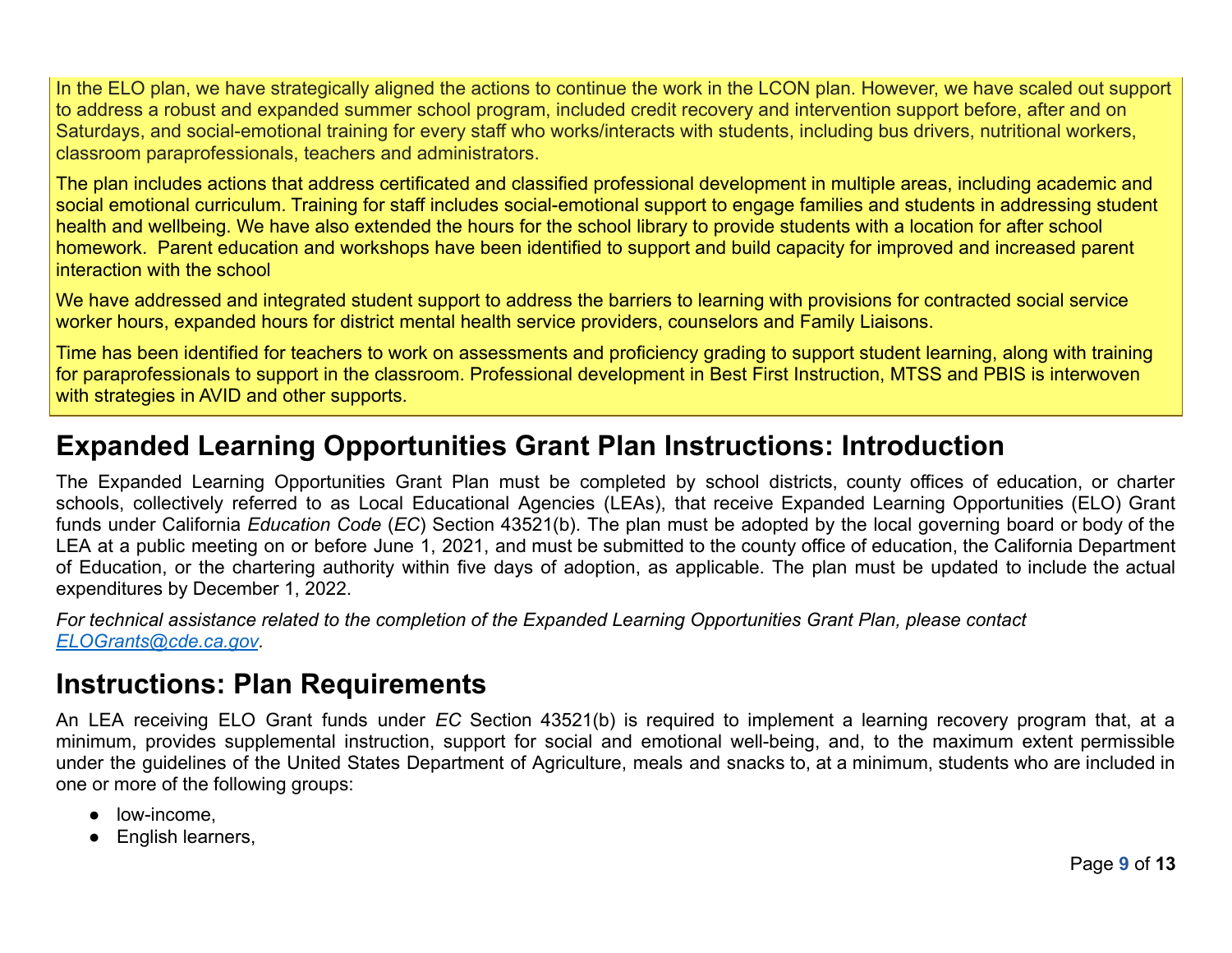- foster youth,
- homeless students
- students with disabilities.
- students at risk of abuse, neglect, or exploitation,
- disengaged students, and
- students who are below grade level, including, but not limited to, those who did not enroll in kindergarten in the 2020–21 school year, credit-deficient students, high school students at risk of not graduating, and other students identified by certificated staff.

For purposes of this requirement

- "Supplemental instruction" means the instructional programs provided in addition to and complementary to the LEAs regular instructional programs, including services provided in accordance with an individualized education program (IEP).
- "Support" means interventions provided as a supplement to those regularly provided by the LEA, including services provided in accordance with an IEP, that are designed to meet students' needs for behavioral, social, emotional, and other integrated student supports, in order to enable students to engage in, and benefit from, the supplemental instruction being provided.
- "Students at risk of abuse, neglect, or exploitation" means students who are identified as being at risk of abuse, neglect, or exploitation in a written referral from a legal, medical, or social service agency, or emergency shelter.

*EC* Section 43522(b) identifies the seven supplemental instruction and support strategies listed below as the strategies that may be supported with ELO Grant funds and requires the LEA to use the funding only for any of these purposes. LEAs are not required to implement each supplemental instruction and support strategy; rather LEAs are to work collaboratively with their community partners to identify the supplemental instruction and support strategies that will be implemented. LEAs are encouraged to engage, plan, and collaborate on program operation with community partners and expanded learning programs, and to leverage existing behavioral health partnerships and Medi-Cal billing options in the design and implementation of the supplemental instruction and support strategies being provided (*EC* Section 43522[h]).

The seven supplemental instruction and support strategies are:

- 1. Extending instructional learning time in addition to what is required for the school year by increasing the number of instructional days or minutes provided during the school year, providing summer school or intersessional instructional programs, or taking any other action that increases the amount of instructional time or services provided to students based on their learning needs.
- 2. Accelerating progress to close learning gaps through the implementation, expansion, or enhancement of learning supports including, but not limited to, any of the following:
	- a. Tutoring or other one-on-one or small group learning supports provided by certificated or classified staff.
	- b. Learning recovery programs and materials designed to accelerate student academic proficiency or English language proficiency, or both.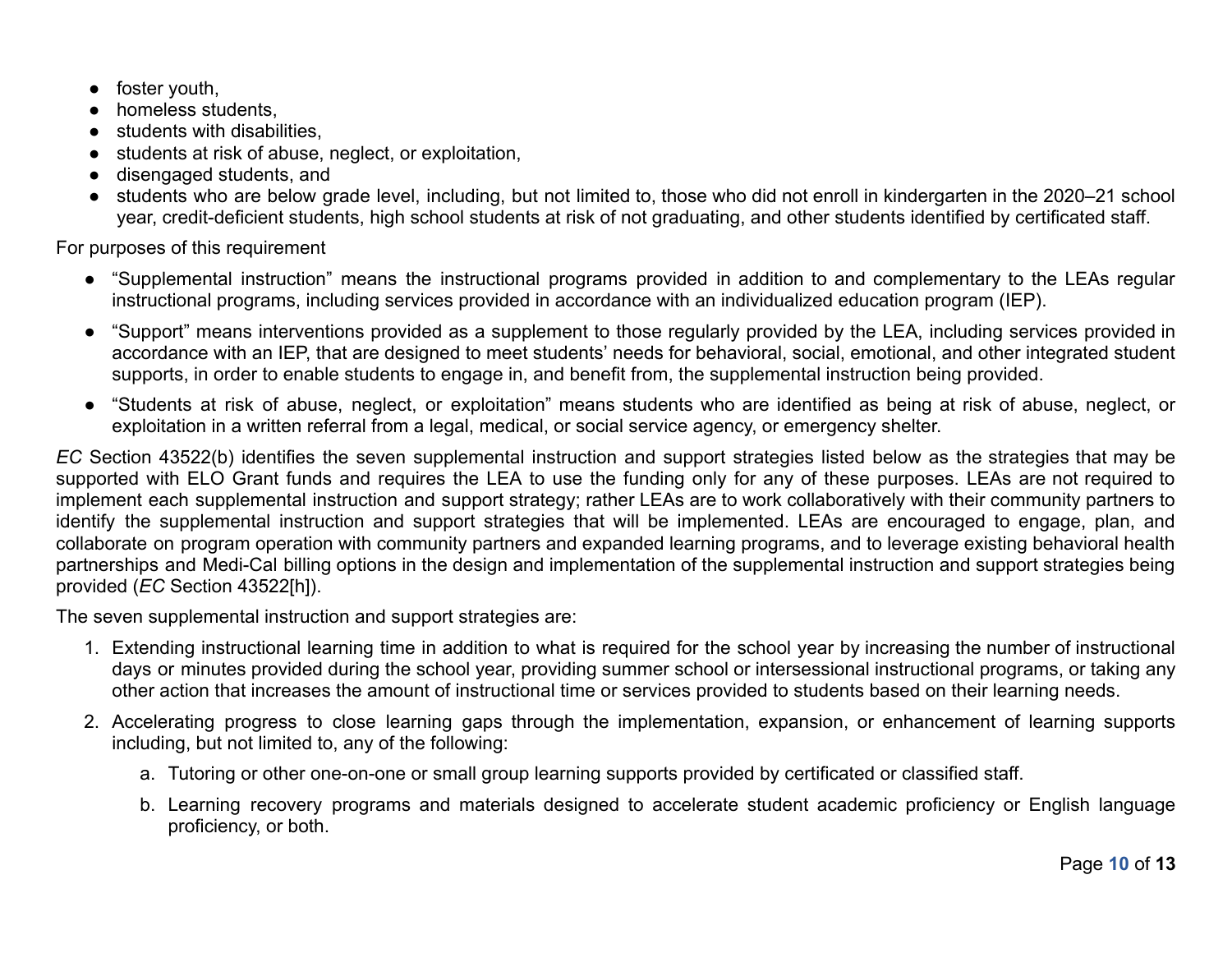- c. Educator training, for both certificated and classified staff, in accelerated learning strategies and effectively addressing learning gaps, including training in facilitating quality and engaging learning opportunities for all students.
- 3. Integrated student supports to address other barriers to learning, such as the provision of health, counseling, or mental health services, access to school meal programs, before and after school programs, or programs to address student trauma and social-emotional learning, or referrals for support for family or student needs.
- 4. Community learning hubs that provide students with access to technology, high-speed internet, and other academic support.
- 5. Supports credit deficient students to complete graduation or grade promotion requirements and to increase or improve students' college eligibility.
- 6. Additional academic services for students, such as diagnostic, progress monitoring, and benchmark assessments of student learning.
- 7. Training for school staff on strategies, including trauma-informed practices, to engage students and families in addressing students' social-emotional health needs and academic needs.

As a reminder, *EC* Section 43522(g) requires that all services delivered to students with disabilities be delivered in accordance with an applicable IEP.

#### **Fiscal Requirements**

The following fiscal requirements are requirements of the ELO grant, but they are not addressed in this plan. Adherence to these requirements will be monitored through the annual audit process.

- The LEA must use at least 85 percent (85%) of its apportionment for expenditures related to providing in-person services in any of the seven purposes described above.
- The LEA must use at least 10 percent (10%) of the funding that is received based on LCFF entitlement to hire paraprofessionals to provide supplemental instruction and support through the duration of this program, with a priority for full-time paraprofessionals. The supplemental instruction and support provided by the paraprofessionals must be prioritized for English learners and students with disabilities. Funds expended to hire paraprofessionals count towards the LEAs requirement to spend at least 85% of its apportionment to provide in-person services.
- An LEA may use up to 15 percent (15%) of its apportionment to increase or improve services for students participating in distance learning or to support activities intended to prepare the LEA for in-person instruction, before in-person instructional services are offered.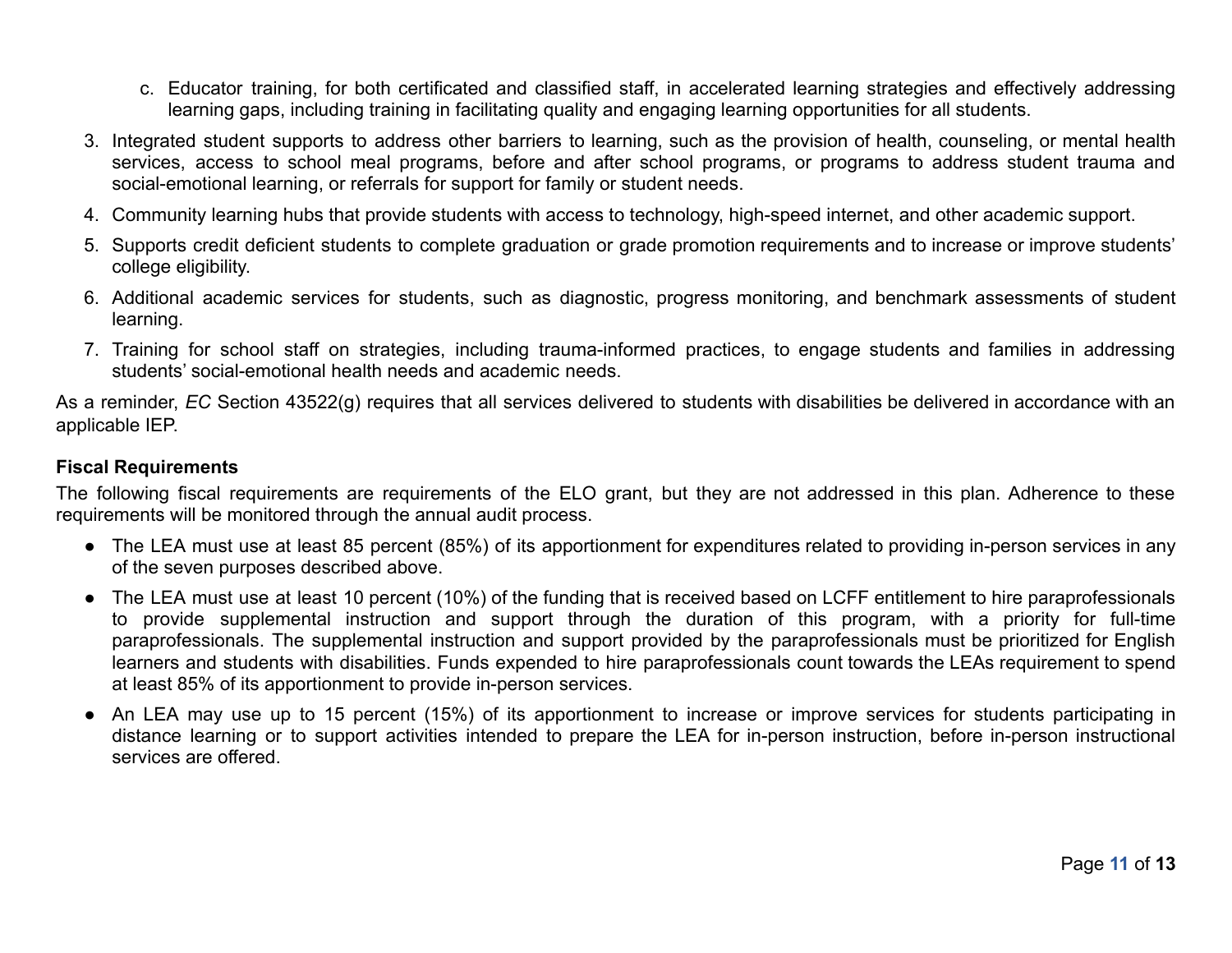## **Instructions: Plan Descriptions**

Descriptions provided should include sufficient detail yet be sufficiently succinct to promote a broad understanding among the LEA's local community.

#### **A description of how parents, teachers, and school staff were involved in the development of the plan**

Describe the process used by the LEA to involve, at a minimum, parents, teachers, and school staff in the development of the Expanded Learning Opportunities Grant Plan, including how the LEA and its community identified the seven supplemental instruction and support strategies that will be implemented. LEAs are encouraged to engage with community partners, expanded learning programs, and existing behavioral health partnerships in the design of the plan.

#### A description of how parents and guardians of students will be informed of the opportunities for supplemental instruction and **support.**

Describe the LEA's plan for informing the parents and guardians of students identified as needing supplemental instruction and support of the availability of these opportunities, including an explanation of how the LEA will provide this information in the parents' and guardians' primary languages, as applicable.

#### **A description of how students will be identified and the needs of students will be assessed**

Describe the LEA's plan for identifying students in need of academic, social-emotional, and other integrated student supports, including the LEA's plan for assessing the needs of those students on a regular basis. The LEA's plan for assessing the academic needs of its students may include the use of diagnostic and formative assessments.

As noted above in the Plan Requirements, "other integrated student supports" are any supports intended to address barriers to learning, such as the provision of health, counseling, or mental health services, access to school meal programs, before and after school programs, or programs to address student trauma and social-emotional learning, or referrals for support for family or student needs.

### **A description of the LEA's plan to provide supplemental instruction and support**

Describe the LEA's plan for how it will provide supplemental instruction and support to identified students in the seven strategy areas defined in the Plan Requirements section. As a reminder, the LEA is not required to implement each of the seven strategies; rather the LEA will work collaboratively with its community to identify the strategies that will be implemented. The plan must include a description of how supplemental instruction and support will be provided in a tiered framework that bases universal, targeted, and intensive support on students' needs for academic, social-emotional, and other integrated student supports. The plan must also include a description of how the services will be provided through a program of engaging learning experiences in a positive school climate.